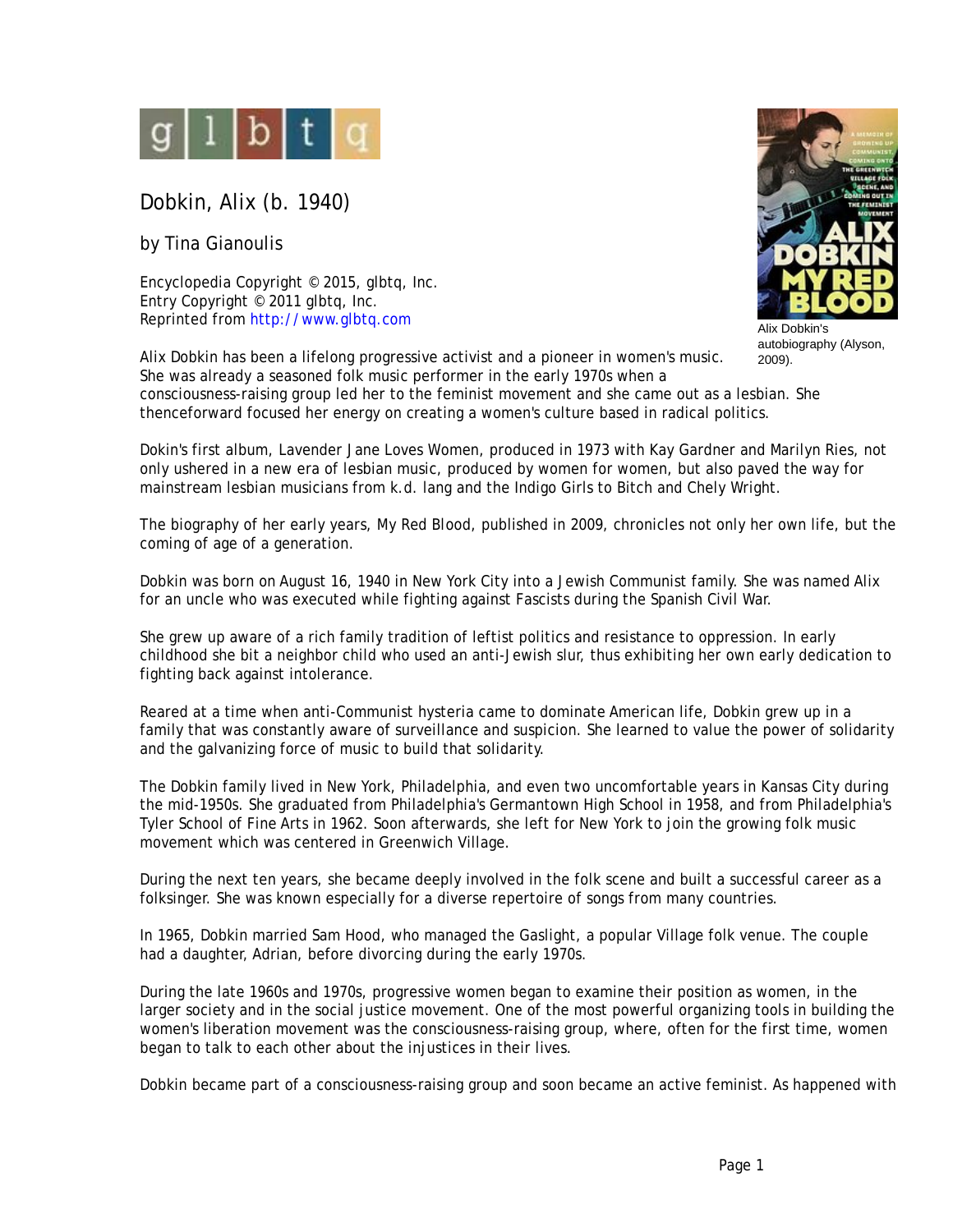many women, once they became open to the possibility of loving women, she also fell in love with her close friend, writer and radio host Liza Cowan, and came out as a lesbian.

As an activist and a musician, it was natural that Dobkin soon began to put her new passions into song. By 1973 she had joined with two other lesbians to produce *Lavender Jane Loves Women,* the first album produced entirely by women with songs specifically for women. With titles like "The Woman in Your Life," and "Her Precious Love," *Lavender Jane* was openly lesbian and forcefully feminist.

The album ushered in the genre of "women's music," a feminist offshoot of the folk movement that combined traditional and original songs with an intent to raise political consciousness, which Dobkin hoped would lead to political action.

Dobkin followed *Lavender Jane* with *Living With Lesbians* (1976)*, XXAlix* (1980)*,* and *These Women* (1986). Her music became the coming-out soundtrack for thousands of lesbians, and her women-only concerts became dynamic meeting places for emerging lesbian communities across the country.

Dobkin, who wrote columns and articles for lesbian and gay newspapers and magazines, such as *Chicago Outlines, Windy City Times, off our backs, Lesbian* News, and *Rain & Thunder,* became almost as well known for her rousing commentary as for her woman-positive lyrics. She remarked wryly, "My job is to say 'lesbian' as often as possible."

Throughout her long performing career, Dobkin peppered her act with songs of many cultures and languages, and, in the best folk tradition, she often changed the lyrics of well-known songs to reflect feminist and lesbian consciousness.

In spite of her success on stage and vinyl, Dobkin was never content to remain a movement star. She began attending the Michigan Womyn's Music Festival as a performer, but was immediately struck by the powerful community aspect of the festival. She returned to Michigan annually for over a decade, always participating as a worker as well as a musician.

During the 1990s, as "genderqueer" politics began to replace the woman-identified lesbian polemic of the 1970s, Dobkin remained unapologetically feminist and lesbian-identified. She continued to perform both nationally and internationally and devoted a great deal of time to her column for the feminist newsjournal *off our backs.*

However, by the mid-1990s, though she re-released some of her earlier albums, Dobkin had begun to lose interest in songwriting.

She began the 17-year-long process of writing the story of her family and the early years of her life. *My Red Blood: A Memoir of Growing Up Communist, Coming Onto the Greenwich Village Folk Scene, and Coming Out in the Feminist Movement* (2009) tells of Dobkin's experiences growing up as a "red diaper" baby (child of Communist Party members) and her career as a singer during the exhilarating renaissance of folk music in 1960s Greenwich Village.

The book is both an education about and a celebration of leftist activism and the movements, such as the struggle for civil rights, that paved the way for feminism. To readers disappointed that the book ends on Valentine's Day 1972, the day before she came out as a lesbian, Dobkin replies that the story of her lesbian life is contained in her music.

That music, however, cannot be easily separated from her early life, since it grows from the rich background her early life provided her, as she observes in the epilogue to *My Red Blood*, "My career in women's music sprang from the soil of J. S. Bach, The Red Army Chorus, Louis Armstrong, and Broadway